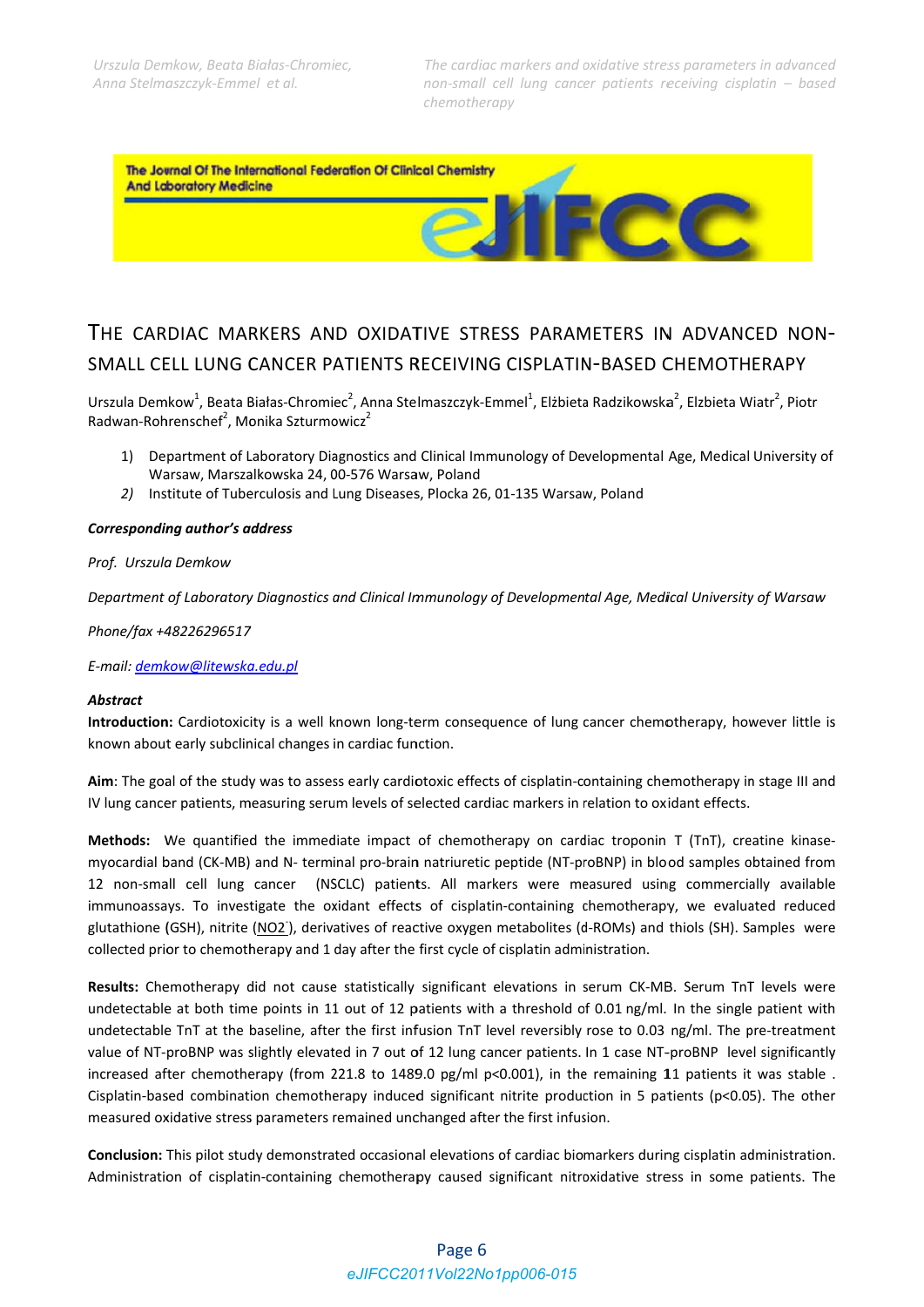relevance of cardiovascular complications in cancer patients and identification individual risk factors of developing cardiovascular toxicity merit further evaluation.

## **INTRODUCTION**

Lung cancer is the leading cause of cancer deaths worldwide. Cisplatin‐based combinations are standard regimens in the treatment of advanced non-small cell lung cancer, significantly improving survival of patients. However, the high toxicity induced by cisplatin‐based therapeutic regimens including ototoxicity, neurotoxicity, nephrotoxicity as well as cardiovascular damage limits their usefulness [1, 2, 3]. Cardiovascular complications resulting from conventional cancer chemotherapy are very heterogeneous. Several authors report changes in cardiovascular status within years to decades after chemotherapeutic treatment [3, 4, 5, 6, 7, 8], but little is known about the early changes in cardiac function in these patients. There is also evidence that oxidative stress is an important cause of chronic cardiotoxicity by cancer chemotherapy in humans [4]. The oxidative stress represents an imbalance between excessive generation and/or impaired removal of reactive oxygen species (ROS). In addition reactive nitrogen species (RNS) have a great potential to contribute to oxidative stress if they are overabundant [10, 11]. Thus excessive abundance of ROS and RNS with concurrent dysfunction of antioxidant defense systems, contributes to oxidative stress damage of the myocardium. Many chemotherapeutic regimens exert their effects, at least partly, through the oxidative pathway [4, 9, 10]. Cisplatin is known to accumulate in mitochondria and may induce ROS production by decreasing activity of antioxidants [2, 11, 12].

Cardiac blood biomarkers, obtained before and during chemotherapy, can be used to evaluate cardiac status and may help to identify patients at risk for cardiac toxicity [13, 14]. Several possible markers of cardiac damage have been identified. Since chemotherapeutic agent may cause disruption of cell membranes, resulting in the release of intracellular proteins such as lactate dehydrogenase (LDH), creatine kinase - myocardial band (CK - MB) and cardiac troponin (cTnT), these markers have been used to detect the presence and extent of myocardial injury [4, 13, 14]. Other potential markers include plasma levels of circulating natriuretic peptides, such as B‐type natriuretic peptide, which is a marker of ventricular dysfunction and heart failure. N-terminal pro-BNP (NT-pro-BNP) is produced by ventricular cells in response to increased mechanical load and wall stretch [15]. It has been shown to be secreted from the cardiac ventricles in response to volume expansion and pressure overload [15]. Plasma levels of NT-proBNP are used as a prognostic indicator in different stages and causes of cardiac insufficiency [15]. Although cardiotoxicity is a known long‐term consequence of lung cancer chemotherapy, little is known about early sub‐clinical changes in cardiac function.

To address this issue, oxidative stress markers and cardiac markers were measured in non‐small cell lung cancer patients treated with cisplatin‐based chemotherapy prior to treatment and after first cycle of cisplatin administration.

## **PATIENTS**

Twelve patients with median age 57 years, (range 48–70), with inoperable non-small cell lung cancer (stage IIIb and IV), scheduled to receive cisplatin‐containing chemotherapy as first‐line therapy at the Institute of Tuberculosis and Lung Diseases, Warsaw, Poland, between December 2006 and October 2007 were asked to participate in the study. Exclusion criteria were: age above 70 years at the start of chemotherapy, earlier radiotherapy, history of cardiac disease, serum creatinine level above 1.4 mg/dl, antioxidant therapy (vitamin C, E, herbal supplements, allopurinol or acetylcysteine). Chemotherapy consisted of cisplatin 80 mg/m<sup>2</sup> on day 1 and vinblastin 5 mg/m<sup>2</sup> on day 1 and 8. All regimens were administered through a peripheral vein. In addition every patient received 2 liters of isotonic fluids to prevent cisplatin-induced renal insufficiency and antiemetic treatment on day 1 of first cycle. Before treatment, all patients underwent a complete physical examination, chest radiography, ECG, chest computed tomography, urinalysis and blood tests. The study was approved by the Independent Ethics Committee and written informed consent was obtained from all participants

## **METHODS**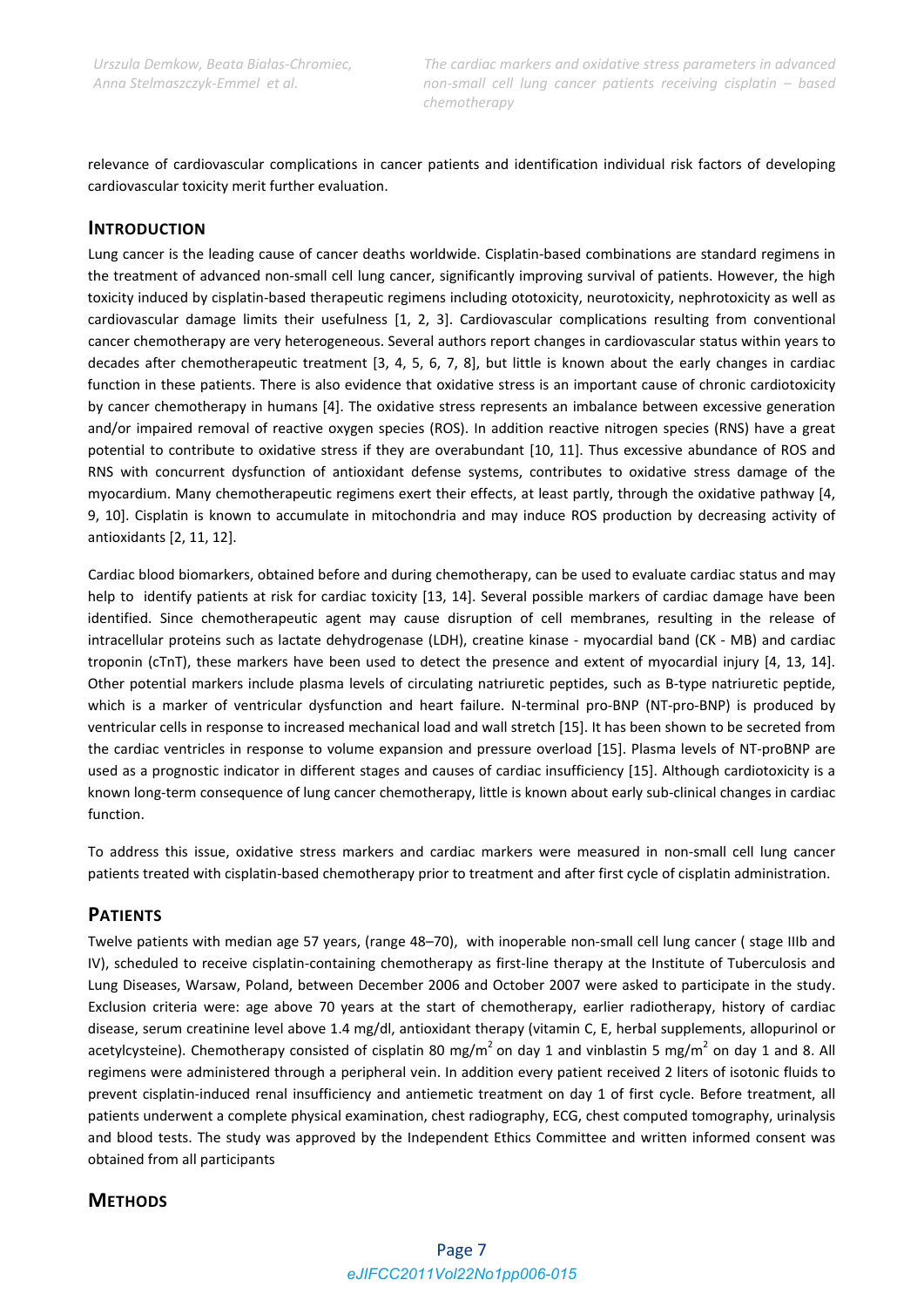The first blood sample was taken the day before chemotherapy, the second sample on the next day after cisplatin administration. All patients underwent routine laboratory testing at both time points along with cardiac and oxidative stress markers. The routine tests included: complete blood count, sodium, potassium, magnesium, calcium, creatinine, bilirubin, cholesterol and triglycerides, total serum proteins and D dimers. Plasma concentrations of all routine laboratory markers including total cholesterol, HDL cholesterol and triglycerides were determined by standard laboratory methods. The concentration of LDL cholesterol was calculated using the Friedewald equation, and expressed as mmol/l. Plasma magnesium concentrations were used as indicators of renal tubular function, as renal tubular magnesium wasting often occurs in patients treated with cisplatin. D-dimer measurements were performed using VIDAS (BioMerieux, Marcy L'Etoile, France) according the manufacturer's instructions. A D-dimer concentration of 500 ng/ml or less was defined as normal.

The cardiac markers analysis included: TnT, CK-MB mass and NT-proBNP. All markers were quantified using commercially available immunoassays on an Elecsys 2010 platform (Roche Diagnostics GmbH, Mannheim, Germany), according to established methods. Diagnostic thresholds for TnT, NT-proBNP and CK-MB were respectively < 0.01 ng/ml, 125 pg/ml, and 5.0 ng/ml as recommended. Total imprecision, as expressed by the coefficient of variation, was lower than 10% for all markers, as quoted by the manufacturer.

Examined oxidative stress markers included: reduced glutathione (GSH), nitrite (NO<sup>2</sup>), derivatives of reactive oxygen metabolites (d-ROMs) and thiols (SH). To measure oxidative stress markers 10 mL of venous blood was drawn into a tube containing ethylenediaminetetraacetic acid (EDTA). The sample was then centrifuged and plasma was separated. d-ROM's were measured in fresh plasma sample. The other measurement were performed in samples stored at - 70 °C until analysis.

d-ROM (mainly hydroperoxides) was measured immediately after blood collection. Plasmatic d-ROMs in presence of iron are able to generate alkoxyl and peroxyl radicals, according to the Fenton's reaction. Such radicals, in turn, are able to oxidize an alkyl-substituted aromatic amine, thus transforming them into a colored derivative photometrically quantified at 546 nm after 3 min of incubation at  $37^{\circ}$ C. A blank reagent obtained by replacing plasma with distilled water and a standard with assigned value was included for each series of assays. The intensity of the developed colour is directly proportional to the concentration of d-ROM, according to the Lambert-Beer's law.

Plasma nitrite (NO<sup>-2</sup>) was determined by spectrophotometric assay based on the Griess reaction – a sensitive technique, which does not detect nitrate ( $NO^{-3}$ ). The detection limit of the assay was 0.5 nmol/ml [16].

Total plasma thiols were determined using a spectrophotometric assay based on 2.2-dithiobisnitrobenzoic acid (Ellmann's reagent) according to the described method [17].

The concentrations of thiols, nitrite, d-ROMs and reduced glutation are expressed as µmol/L.

## **STATISTICAL ANALYSIS**

Statistical analysis was carried out in the statistical software package Statistica. For comparisons of the results before and after cisplatin infusion non-parametric Mann-Whitney test was used. To calculate changes within a patient, Wilcoxon signed-rank test was used on the paired samples. P-values  $\leq 0.05$  were considered to indicate significant differences

## **RESULTS**

The pre-treatment values of NT-proBNP were slightly elevated in 7 NSCLC patients (Table 1). Although NT-proBNP levels varied markedly, no systematic changes were detected due to chemotherapy. In 1 case the level of this marker significantly increased after chemotherapy (from 221.8 to 1489.0 pg/ml, p<0.001) (Tab. 1). Serum TnT levels were undetectable at both time points in 11 of 12 patients with a threshold of 0.01 ng/ml (Tab. 2). In the single patient with

# Page 8 eJIFCC2011Vol22No1pp006-015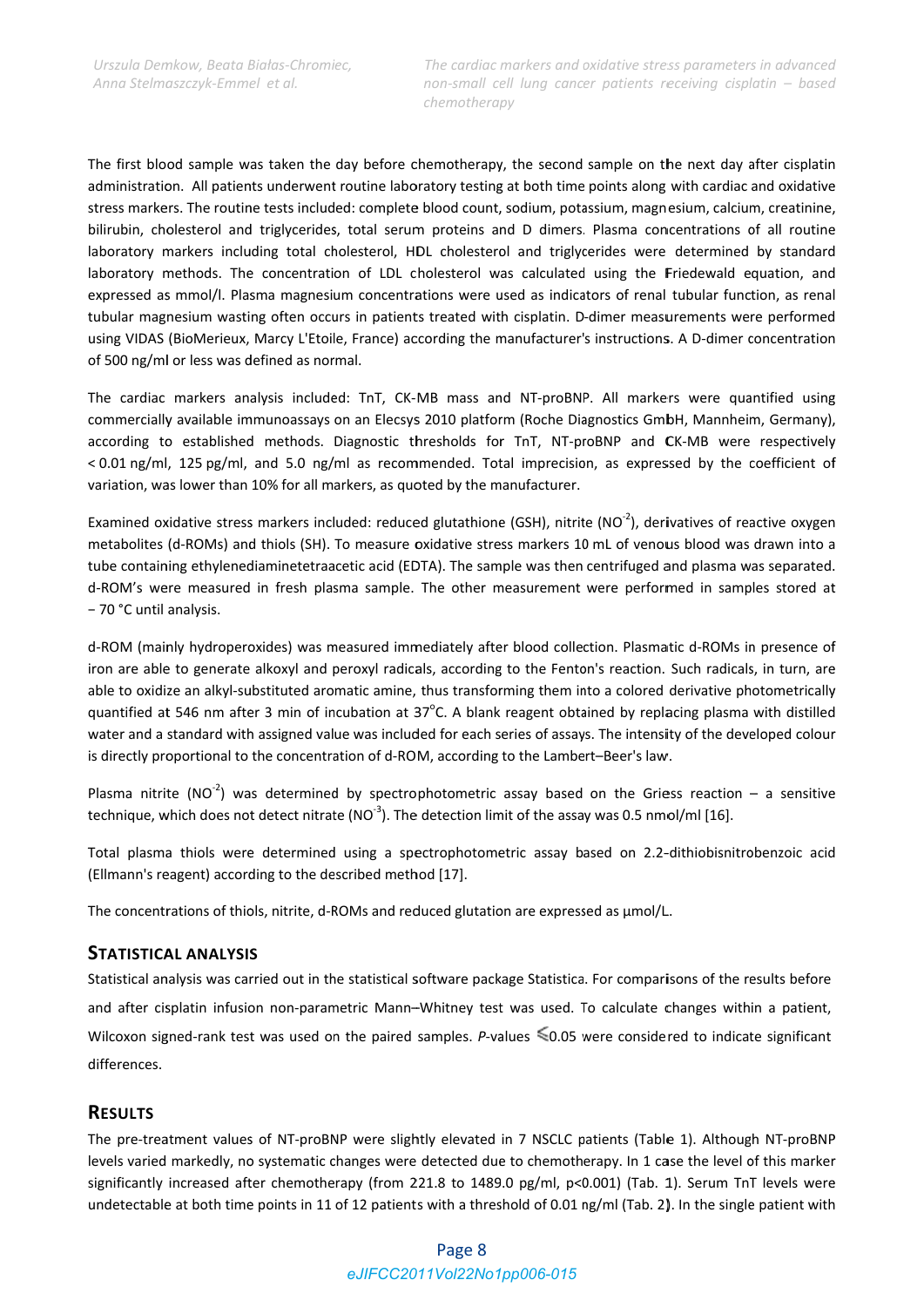undetectable TnT at the baseline, after the first infusion TnT level rose to 0.03 ng/ml (Tab. 2), with no significant elevation detected after 1 week (data not shown). Similarly, no change in serum CK‐MB levels was found at both time points (Tab. 1). Median levels of all three cardiac markers did not significantly increase after first infusion of cisplatinbased chemotherapy. At the baseline D‐dimer was elevated in all patients except one. In 1 case D‐dimer level increased significantly after cisplatin infusion, in remaining cases rested within the same range (Tab. 1).

The pre and post-treatment median levels of oxidative stress parameters did not significantly differed (Table 3). Cisplatin‐based combination chemotherapy induced significant nitrite production in 5 patients (p<0.05) (Tab.3). The other measured oxidative stress parameters remained unchanged after the first infusion. (Tab. 3). Serum hemoglobin, urate, creatinine, bilirubin and serum proteins did not change after the first infusion of cisplatin (data not shown). Levels of cardiac markers did not correlate with oxidative stress parameters before and after treatment.

Table 1. Cardiac markers before (\*) and after (\*\*) first administration of cisplatin‐based chemotherapy in non‐small cell lung cancer patients.

| <b>Initials of the</b><br>patient | <b>ProBNP</b><br>pg/ml* | <b>Pro-BNP</b><br>pg/ml** | <b>CK-MB</b><br>ng/ml* | <b>CK-MB</b><br>ng/ml** | DD ng/ml* | DD ng/ml** |
|-----------------------------------|-------------------------|---------------------------|------------------------|-------------------------|-----------|------------|
| S.E                               | 268.2                   | 140.7                     | $1.0\,$                | $1.1\,$                 | 2668      | 2590       |
| J.Z                               | 160.7                   | 103.5                     | $1.2\,$                | $1.5$                   | 709       | 1190       |
| G.H                               | 139.1                   | 202.6                     | 2.6                    | 2.4                     | 506       | 502        |
| L.S                               | 50.6                    | 40.3                      | $1.0\,$                | $1.5\,$                 | 539       | 607        |
| D.I                               | 169.2                   | 187.8                     | $5.2$                  | 5.5                     | 544       | 518        |
| Z.J                               | 90.4                    | 147.2                     | 1.3                    | 1.3                     | 3546      | 5220       |
| S.J                               | 320.6                   | 191.7                     | 1.6                    | 1.4                     | 345       | 340        |
| R.W                               | 109.3                   | 120.2                     | 3.0                    | 1.7                     | 751       | 710        |
| 0.7                               | 98.6                    | 109.6                     | 3.2                    | $1.4\,$                 | 1729      | 1850       |
| S.A                               | 34.6                    | 78                        | $1.0\,$                | 1.3                     | 758       | 809        |
| P.L                               | 221.8                   | 1489                      | 1.6                    | 1.4                     | 7812      | 7875       |
| B.M                               | 291.5                   | 283.1                     | $2.4$                  | 2.4                     | 693       | 647        |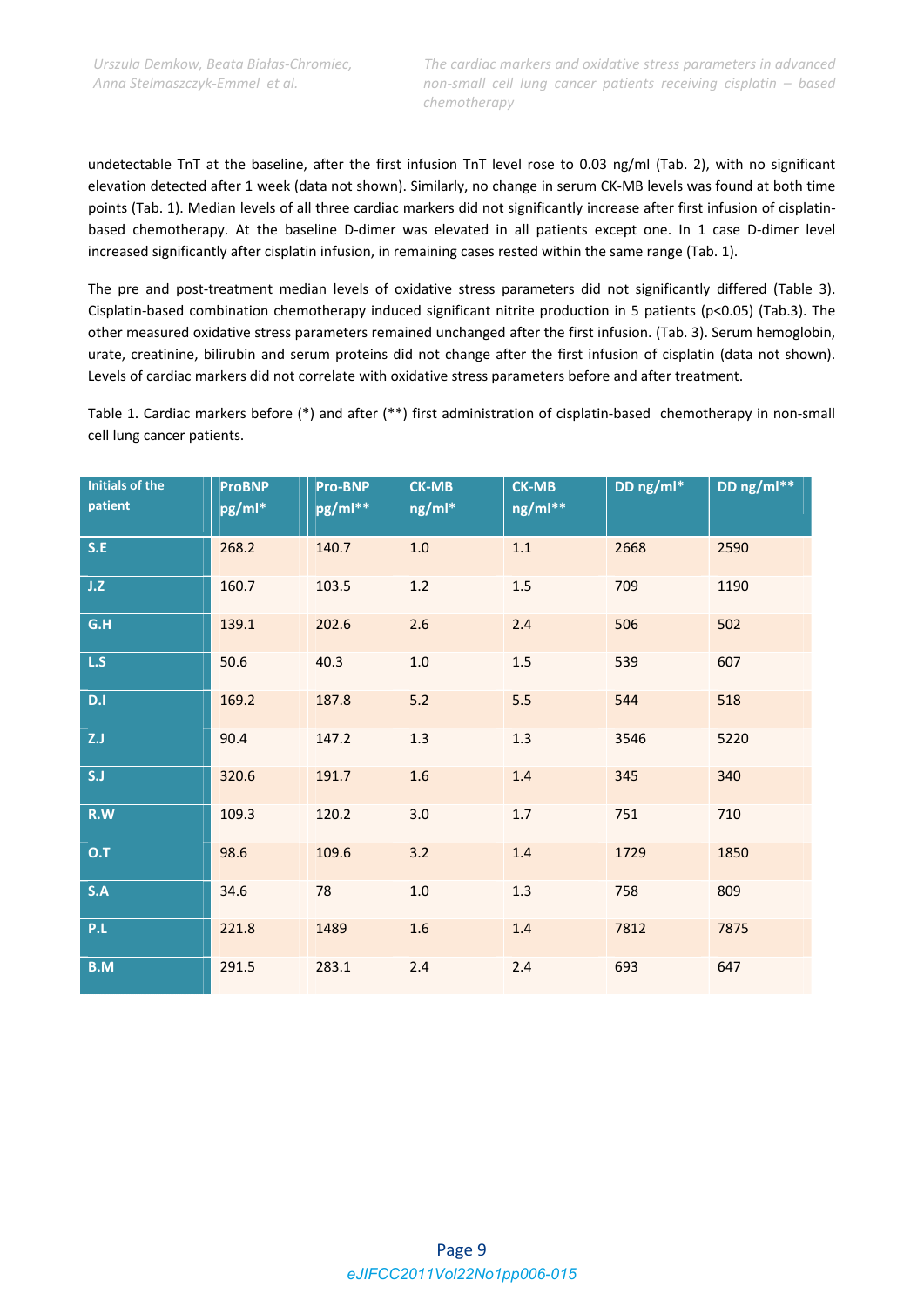Table 2 Troponin T before (\*) and after (\*\*) first administration of cisplatin‐based chemotherapy in non‐small cell lung cancer patients.

| Initials of the patient $\int cTnT^*$ ng/ml $\int cTnT^{**}$ ng/ml |        |        |
|--------------------------------------------------------------------|--------|--------|
| SLE                                                                | < 0.01 | 0.03   |
| others                                                             | < 0.01 | < 0.01 |

# **DISCUSSION**

Cardiac blood biomarkers have been extensively studied as long-term indicators of chemotherapy cardiotoxicity, with variable and contradictory results [13, 14, 15, 18, 19]. In contrast, very limited data exist regarding the immediate impact of administration of chemotherapeutic agents on cardiovascular status. In the present study we have evaluated the early changes of serum levels of selected cardiac markers in relation to oxidant effects of cisplatincontaining chemotherapy in stage IIIb and IV non-small cell lung cancer patients. Examined patients were free from any known cardiovascular disease, however we could not exclude clinically silent myocardial damage as lung cancer and cardiovascular diseases share the same predisposing factors (i.e. cigarette smoking). Moreover 7 out of 12 patients presented with slightly to moderately elevated NT‐proBNP level prior to administration of chemotherapy. The mechanism of this increase remains unresolved. Previous studies have shown that the level of natriuretic peptides become elevated before the development of chronic heart failure and even before a decline in ejection fraction occurs [20, 21]. Moreover, it is clear that elevation of natriuretic peptides does not unequivocally diagnose a cardiac disease, but it should be rather used in a more general way in order to detect possible cardiac involvement [20, 21].

Table 3. Oxidative stress markers before (\*) and after (\*\*) first administration of cisplatin‐based chemotherapy in non‐small cell lung cancer patients.

| Initials of<br>the<br>patient | GSH <sup>*</sup> | GSH** | $SH*$ | $SH**$ | dROM* | dROM** | $NO^*$ | <b>NO**</b> |
|-------------------------------|------------------|-------|-------|--------|-------|--------|--------|-------------|
| S.E                           | 3.134            | 3.058 | 5.517 | 5.339  | 4.27  | 4.39   | 39.205 | 27.653      |
| J.Z                           | 2.619            | 3.188 | 6.249 | 6.432  | 3.609 | 3.397  | 54.728 | 95.626      |
| G.H                           | 2.397            | 2.298 | 5.917 | 6.461  | 3.561 | 3.628  | 84.708 | 83.838      |
| L.S                           | 3.103            | 3.103 | 5.032 | 6.78   | 4.209 | 4.234  | 21.166 | 10.685      |
| D.1                           | 3.663            | 3.587 | 7.158 | 6.502  | 2.397 | 2.652  | 8.451  | 32.471      |
| ZJ                            | 3.789            | 3.322 | 6.577 | 6.714  | 3.628 | 4.331  | 41.319 | 36.147      |
| S.J                           | 2.56             | 2.167 | 4.916 | 6.24   | 3.925 | 3.937  | 16.348 | 22.33       |
| R.W                           | 2.362            | 2.425 | 4.507 | 2.497  | 3.428 | 3.179  | 52.077 | 93.873      |
| O.T                           | 1.86             | 2.083 | 8.304 | 2.335  | 4.852 | 2.391  | 28.441 | 129.954     |
| S.A                           | 2.586            | 2.974 | 2.701 | 4.204  | 3.561 | 3.149  | 18.11  | 17.256      |
| P.L                           | 3.864            | 4.004 | 2.452 | 2.78   | 2.458 | 2.864  | 34.6   | 37.576      |
| B.M                           | 2.753            | 3.09  | 2.307 | 2.656  | 4.282 | 3.888  | 27.8   | 33.67       |

For example Fijalkowska et all. proved that NT-proBNP level increases with age up to 225pg/ml in elderly subjects without clinically overt cadiac disease [22]. The common conclusion of all of the systematic reviews is that low concentration of natriuretic peptide may be useful in ruling out the heart failure [20, 21, 23, 24]. A high plasma concentration of BNP is indicative for cardiac insufficiency in most cases, but occasionally NT‐proBNP elevation is seen in the patients without the evidence of heart disease**,** nor provides specific information about any underlying cardiac abnormality [22, 24]. However it may have prognostic value. Bibbins et al suggest that in adults with coronary heart disease NT‐proBNP levels predict cardiovascular morbidity and mortality and identify individuals at risk even in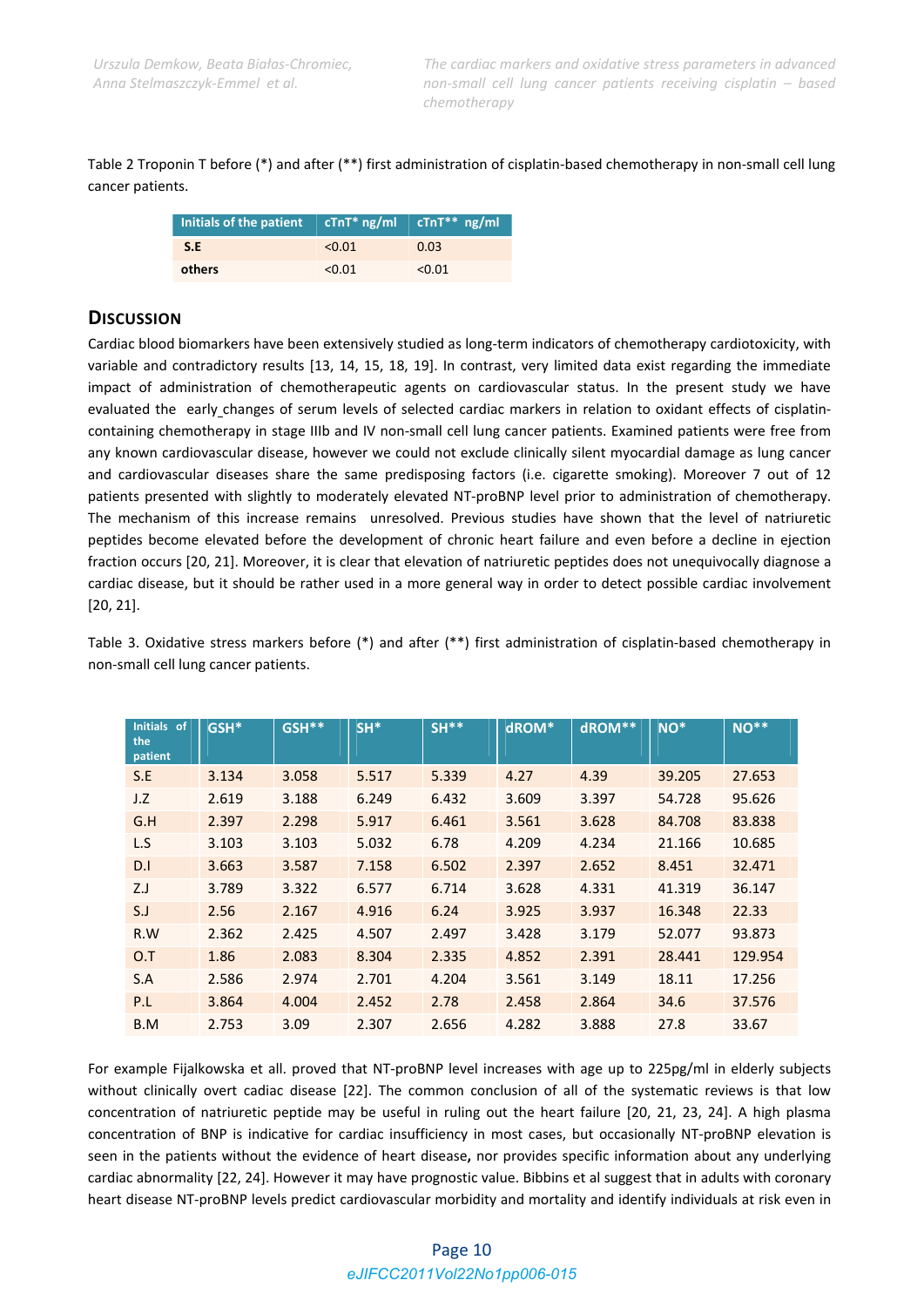the absence of cardiac dysfunction by echocardiography [23]. It remains unresolved why BNP concentration is high in some patients without heart disease. NT-proBNP is relatively dependent upon glomerular filtration rate, and circulating concentrations are typically higher in people with chronic renal disease [25, 26]. However, all patients with renal insufficiency were excluded from our study, additionally low glomerular filtration rate is a contraindication for cisplatin therapy. Some data suggests also that the hemodynamic changes that accompany anemia are sufficient to increase the synthesis of proBNP by cardiac myocytes as evidenced by increased concentrations of NT‐proBNP [27]. It is possible that reduced Hb level in lung cancer patient contribute to the endocrine function of the heart by increasing the production of cardiac natriuretic peptides [27]. In one of our patients NT‐proBNP level significantly rose after chemotherapy administration. It may be explained by cisplatin-induced cardiotoxicity resulting in reversible myocardial damage. On the other hand cisplatin administration was always accompanied by infusion of at least 2 liters of fluids. It may overload the circulation in the patients with occult cardiac insufficiency. Bibbins et al suggests that NT‐proBNP levels predict cardiovascular morbidity and mortality in patients with coronary heart disease and identify individuals at risk even in the absence of cardiac dysfunction by echocardiography [23].

We have demonstrated that in one out of twelve patients TNT reversibly rose above the cut off level after the first cycle of chemotherapy. It is generally accepted that in the absence of myocardial injury, TnT levels are usually below the limit of detection of current analytical methods. The release of troponin into the circulation induced by other chemotherapeutics (anthracycline and doxorubicin) was associated with histological evidence of myocardial damage [24, 28]. The important point was that the prognosis of such patients was definitively worse compared to that of subjects in whom myocardial injury could be excluded using cardiac troponin measurement [29, 30]. Elevated troponin concentrations were found also in the absence of clinical evidence of ischemia, reaffirming the concept that troponin reflects rather myocardial necrosis but can not indicate its mechanism [29, 30]. Conditions like chemotherapy‐induced cardiotoxicity can cause myocardial necrosis and, therefore, elevations in cardiac troponin level [7, 8, 14].

Our results do not eliminate the possibility that, in rare circumstances, cardiac biomarker elevations may be caused by cisplatin administration. However, if elevation is detected during treatment, further clinical investigation is warranted to discern alternative etiologies for the cardiac insult. Moreover alternative biomarkers will need to be identified to assess the risks of chemotherapy-induced cardiac toxicity.

Cisplatin is effective against a wide range of solid organ cancers [1, 2]. Its mode of action has been postulated to be its reactivity with the N7 position of guanine in the DNA chain leading to the formation of intra and interstrand crosslinks [31]. Previous studies showed that cisplatin‐based chemotherapy produces oxidative stress, as evidenced by a decreased antioxidant [32]. Cisplatin has also been associated with the increased production of ROS, and biochemical manipulations aimed at reducing ROS production or detoxifying ROS have resulted in decreased toxicity of cisplatin [32, 33]. Our study concentrated on a solid tumor (lung cancer), and to our knowledge, only a couple of studies have examined the oxidative status during chemotherapy in lung cancer patients [34, 35].

Cardiotoxicity due to oxidative stress was attributed to various chemotherapeutics including adriamycin, cyclophosphamide, vincristine, doxorubicin [6, 7, 8, 18, 20, 33]. These drugs may increase free radical production and may also lower antioxidant enzyme concentrations in plasma during chemotherapy. Formation of free radicals, leading to oxidative stress, has been shown to be one of the side‐effects of cisplatine [36]. Recently, it was demonstrated that plasma concentrations of various antioxidants decreased significantly during cisplatin‐based chemotherapy in cancer patients [32, 36]. To assess oxidative stress we measured levels of reduced glutathione, derivatives of reactive oxygen metabolites, thiols and marker of nitrosative stress (nitrite) at baseline before treatment and after the first administration of cisplatin. In this study, no notable changes were seen in plasma level of GSH, SH and d‐ROM after acute administration of cisplatin. Although Noori et al postulated that cisplatin‐induced oxidative stress was connected with decreased level of tissue GSH, however this study differs from our observations in terms of the time point at which GSH was measured [32]. These authors observed effect of repeated treatment with high cumulative dose of the drug on rat model. Thus single administration of the drug may not be sufficient to

## Page 11 *eJIFCC2011Vol22No1pp006-015*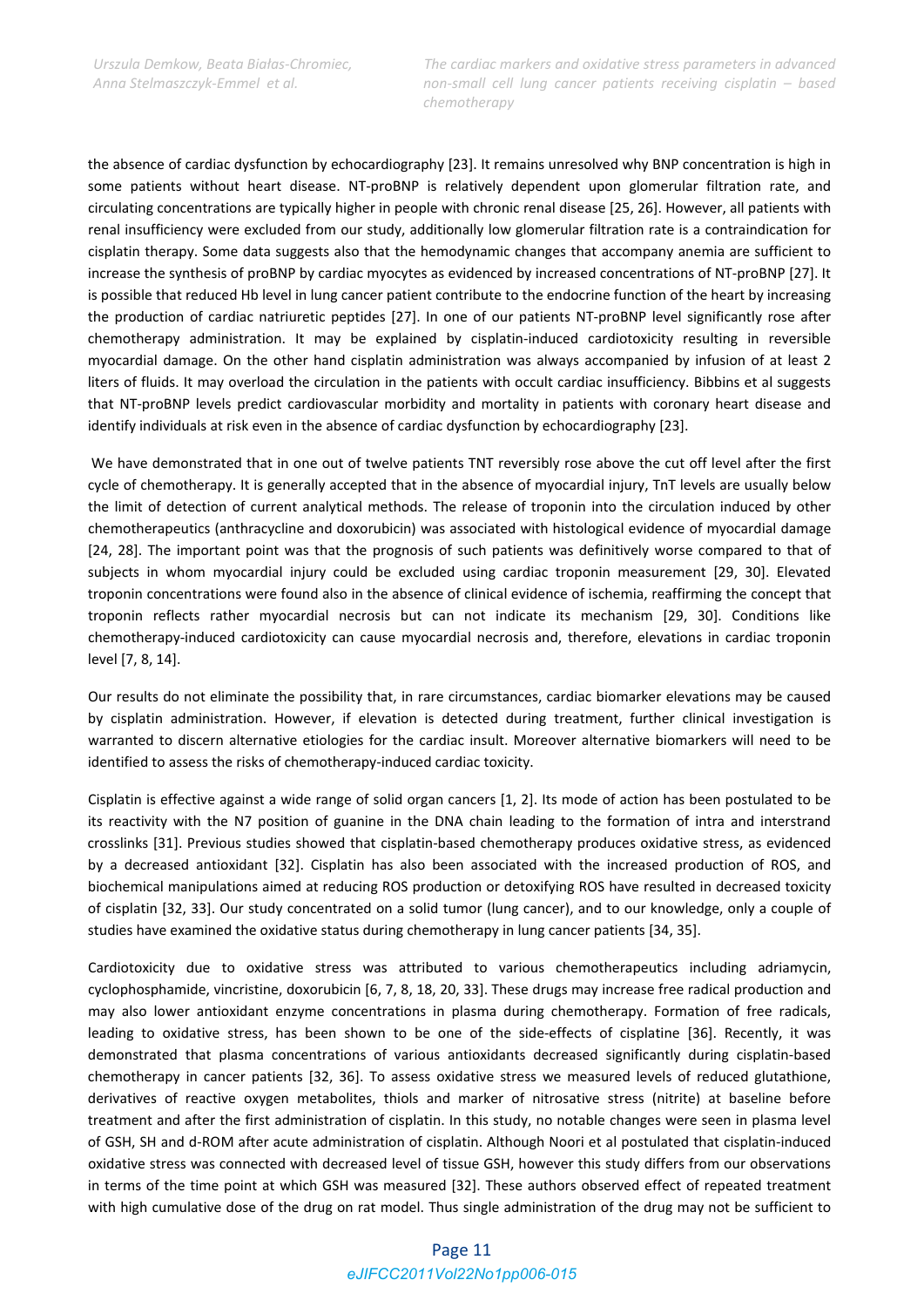substantially change oxidative status in treated patient and it might take a longer time to observe the possible effect of chemotherapy on GSH level in serum. Reduced glutathione is a major intracellular redox buffer such that the ratio of reduced glutathione to oxidized glutathione can be used as a reflection of intracellular redox status [17, 32]. Thiols possess the ability to scavenge free radicals. Glutathione (GSH) is the most prevalent non‐protein thiol in mammalian cells. GSH terminates free radicals with itself being oxidized to glutathione disulfide. Other authors observed increase in oxidized glutathione induced by combined therapy including cisplatinum [2, 4, 33]. However this effect can be probably seen during long‐term drug administration. Further studies will determine if this is indeed the case.

In our study, a significant increase of nitrite level was observed in some of lung cancer patients as the immediate effect of cisplatin administration. Nitrite in plasma reflect the levels of nitric oxide, a multifunctional molecule involved in a variety of physiological and pathological processes [10]. In the presence of superoxide, nitric oxide spontaneously forms peroxynitrite. Peroxynitrite is much more reactive than superoxide and nitric oxide and can exert direct oxidative modifications. It has an important role in the initiation of apoptosis in various cell types in clouding cardiomyocytes [10, 37]. In the present study, the levels of nitrite increased during the course of chemotherapy treatment in 5 out of 12 patients. Similar observations confirmed by Zhou et al in a clinical study, the post-chemotherapy serum NO level was significantly higher than that found before chemotherapy in responsive patients with lung cancer [38]. Also Chirino et al demonstrated that an increased peroxynitrite generation is involved in cisplatin‐induced nephrotoxicity [2]. In addition, Deng et al demonstrated an increase in iNOS mRNA levels in kidney 4 h after cisplatin administration [39]. Opposite Colakogullari et al did not confirm our observation as they did not find any alteration in serum concentrations of nitrite/nitrate 24 and 48 h after the first cisplatin‐based chemotherapy course [40]. The difference can be attributed to the methodological aspects. This author also found that high production of NO was associated with a high risk of poor survival [40]. The survival rate was 8 times lower compared with the patients who had lower serum NO levels. No data is provided at present on the role of NO in cisplatin‐induced cardiotoxicity. It has been found that NO and it's metabolites including peroxynitrite are toxic [2, 12]. Despite of its non-radical nature, peroxynitrite is more reactive than their parent molecules  $O_2^-$  and NO. It is well known that peroxynitrite may injure physiological cell processes by initiating lipid peroxidation, producing DNA breakage, reacting with thiols, and causing inhibition of mitochondrial respiration [2, 12]. The peroxynitrite generation could also inactivate enzymes and ion channels via protein oxidation on methionine, cysteine, tryptophan or tyrosine residues and by nitration of tyrosine or tryptophan residues [2, 12]. It has been shown that cisplatin administration induced a large amount of NO which may lead to ROS and RNS greater formation causing cellular damage. [12]. A toxic role for nitric oxide itself or by generation of nitrosative stress has also been described [2, 12]. There are evidences that peroxynitrite formation contributes to renal damage in nephrotoxicity induced by cisplatin administration [2, 12]. Our observations support the hypothesis of excessive NO, occurring in some patients after cisplatin administration. Whether this mechanism contribute to the pathogenesis of cisplatin-induced cardiotoxicity remains unknown. Induction of cell death by apoptosis, cytoskeleton derangement, F‐actin damage by cisplatin has also been associated with cisplatin administration [41, 42]. Attempting to explain the cisplatin‐associated induction of apoptosis, various authors have established its interaction with DNA, which produces a complex that inhibits DNA replication and transcription and impairs DNA damage repair [39]. Additionally, cisplatin was also found to inhibit protein synthesis and/or induce mitochondrial injury, finally leading to apoptosis [2, 12, 41, 42]. Several authors suggest that mitochondria might be the initial event causing cisplatin-induced injury [2, 12, 42]. Mitochondrial nitric oxide synthase can be one of the major sources of peroxynitrite generation leading to apoptosis promotion in ischemia‐reperfusion (I/R) injury [42, 43]. The most important question to be addressed is whether over production of NO metabolites (like peroxynitrite in tissue, nitrite/nitrate in the blood stream) damage the vital organs like the heart, shortening the life span of the patients. Therefore, its possible prognostic significance deserves to be elucidated using larger groups over a longer term.

## **CONCLUSION**

Our data demonstrate that elevations in TnT and NT-proBNP occur occasionally during cisplatin administration in non-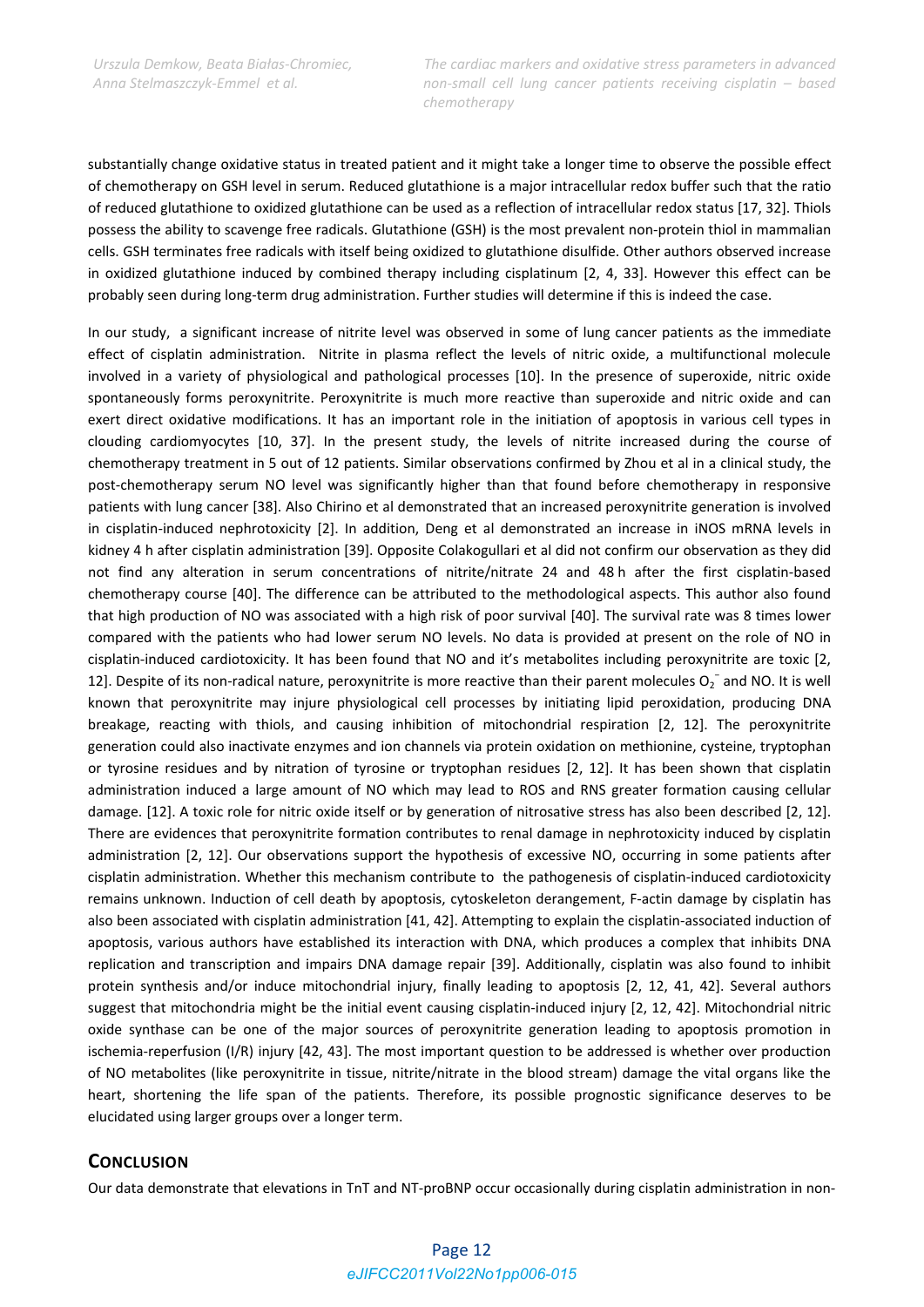small cell lung cancer patients and if detected, require further clinical evaluation. As chest pain, dyspnea and cough are common in patients with thoracic malignancies, cardiac blood biomarkers may be employed to investigate these symptoms. Immediate effect of administration of cisplatin‐containing chemotherapy was significant nitrosative stress as implied by increased levels of nitrite in plasma. Other examined oxidative stress markers seem to behave differently. The further investigations are needed to clarify the relevance of cardiovascular complications in cisplatin treated lung cancer patients, and to identify individual risk factors of developing cardiovascular toxicity. In addition, there is a need to identify early signs of cardiac damage in order to optimize the clinical management of cardiotoxicity. The extreme variety of clinical phenotypes of cardiovascular complications in cancer patients underlines the importance to clarify the primary mechanisms of cardiotoxicity of anticancer drugs and to understand the possible interactions in combination therapies. Effective markers of acute cardiac damage during treatment could predict longterm cardiac outcomes and allow modification of the treatment protocol.

## *References*

- 1. Loehrer PJ, Einhorn LH.Drugs five years later. Cisplatin. Ann Intern Med 1984;100:704‐13.
- 2. Yolanda I, Chirino J, José Pedraza‐Chaverri. Role of oxidative and nitrosative stress in cisplatin‐induced nephrotoxicity. Experimental and Toxicologic Pathology 2009;61;223‐242.
- 3. Raschi E, Vasina V, Ursino MG, Boriani G, Martoni A, et. al. Anticancer drugs and cardiotoxicity: Insights and perspectives in the era of targeted therapy. Pharmacology and Therapeutics 2010;125;196‐218.
- 4. El‐Awady ES, Moustafa YM, Abo‐Elmatty DM, Radwan A. Cisplatin‐induced cardiotoxicity: Mechanisms and cardioprotective strategies. Eur J Pharmacol 2011;650:335‐41.
- 5. Meinardi MT, Gietema JA, van der Graaf WT, van Veldhuisen DJ, Runne MA, Sluiter WJ, de Vries EG, Willemse PB, Mulder NH, van den Berg MP, Koops HS, Sleijfer DT. Cardiovascular morbidity in long‐term survivors of metastatic testicular cancer. J Clin Oncol. 2000;18:1725–1732.
- 6. Bree E, Ruth S, Schotborgh CE, Baas P, Zoetmulder FA. Limited Cardiotoxicity after Extensive Thoracic Surgery and Intraoperative Hyperthermic Intrathoracic Chemotherapy with Doxorubicin and Cisplatin. Annals of Surgical Oncology 2007;14:3019‐3026.
- 7. Pönisch W; Niederwieser D.Late effects after chemotherapy. Der Internist 2006;47:266 274.
- 8. Kozak K, Hong TS, Sluss PM, Lewandrowski EL, Aleryani SL, et. al.Cardiac blood biomarkers in patients receiving thoracic (chemo)radiation. Lung Cancer 2008;62:351‐355.
- 9. Srivastava AN, Gupta A, Srivastava S, Natu S, Mittal B, Negi M, Prasad R.Cisplatin combination chemotherapy induces oxidative stress in advanced non small cell lung cancer patients. Asian Pac J Cancer Prev. 2010;11:465‐71.
- 10. Crohns M, Liippo K, Erhola M, Kankaanranta H, Moilanen E, Alho H, Kellokumpu‐Lehtinen P. Concurrent decline of several antioxidants and markers of oxidative stress during combination chemotherapy for small cell lung cancer. Clin Biochem 2009;42: 12,1236‐45.
- 11. Santos NA, Catao CS, Martins NM, Curti C, Bianchi ML, Santos AC. Cisplatin-induced nephrotoxicity is associated with oxidative stress, redox state unbalance, impairment of energetic metabolism and apoptosis in rat kidney mitochondria. Arch Toxicol 2007;21:495—504.
- 12. Chirino Y, Hernández‐Pando R, Pedraza‐Chaverrí J. Peroxynitrite decomposition catalyst ameliorates renal damage and protein nitration in cisplatin‐induced nephrotoxicity in rats. BMC Pharmacol 2004;4:20‐29.
- 13. Herman EH, Zhang J, Rifai N, Lipshultz SE, Hasinoff BB, Chadwick DP, et. al. The use of serum levels of cardiac troponin T to compare the protective activity of dexrazoxane against doxorubicin‐ and mitoxantrone‐induced cardiotoxicity Cancer Chemotherapy and Pharmacology 2001;48:297‐304.
- 14. O'Brien PJ. Cardiac troponin is the most effective translational safety biomarker for myocardial injury in cardiotoxicity. Toxicology 2008;245:206‐218.
- 15. Soker M, Kervancioglu M. Plasma concentrations of NT-pro-BNP and cardiac troponin-I in relation to doxorubicin‐induced cardiomyopathy and cardiac function in childhood malignancy. Saudi Med J 2005;26:1197‐1202.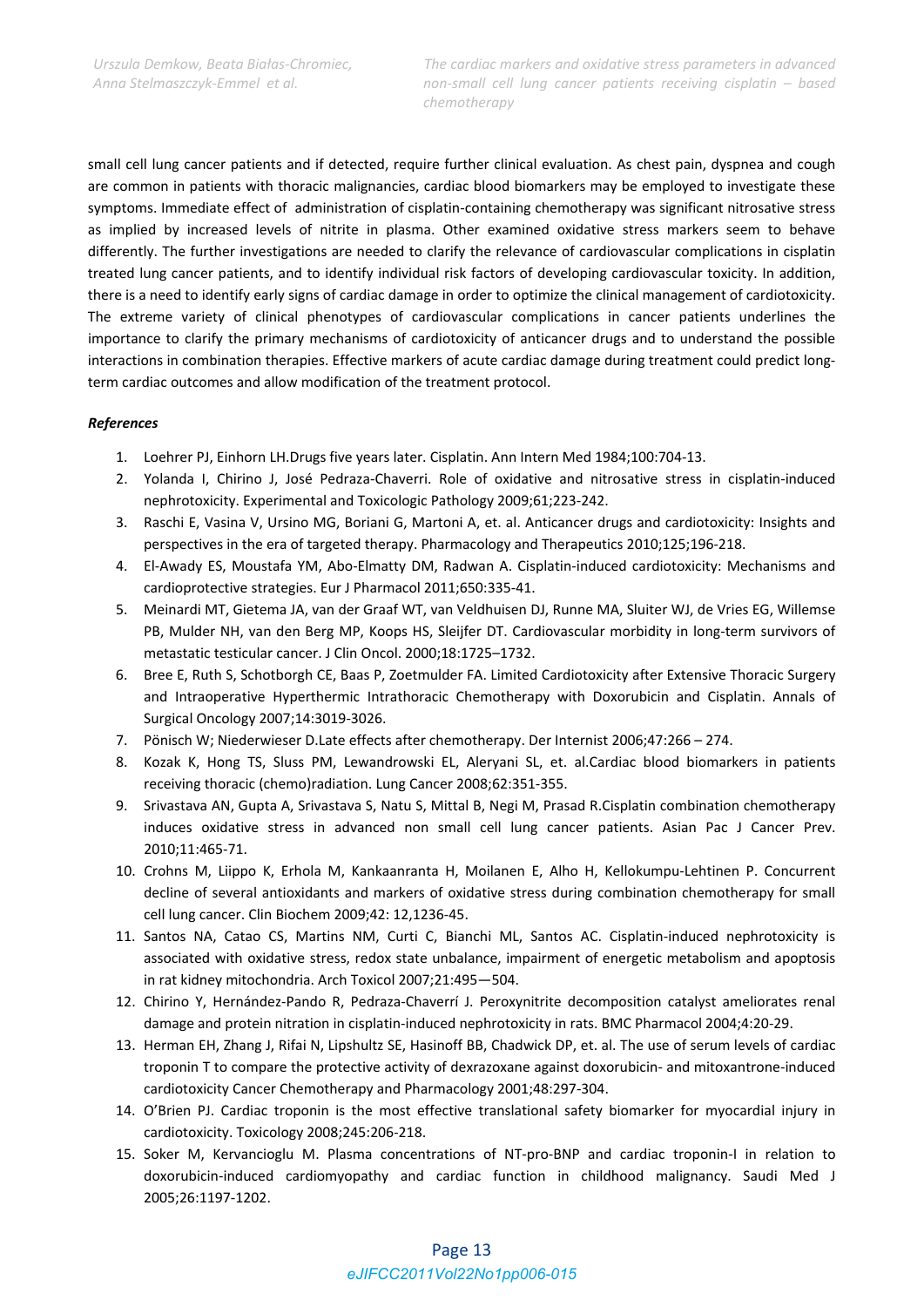- 16. Schmidt HH, Nau H, Wittfoht W, Gerlach J, Prescher KE, Klein MM, Niroomand F, Böhme E. Arginine is a physiological precursor of endothelium‐derived nitric oxide. Eur J Pharmacol 1988;154:213‐6.
- 17. Hu ML. Measurement of protein thiol groups and glutathione in plasma. Methods Enzymol 1994;233:380‐ 385.
- 18. Auner HW, Tinchon C, Linkesch W, Tiran A, Quehenberger F, Link H, Sill H. Prolonged monitoring of troponin T for the detection of anthracycline cardiotoxicity in adults with hematological malignancies. Annals of Hematology 2003;82:218‐222.
- 19. Cardinale D, Sandri MT, Martinoni A, Tricca A, et. al. Left ventricular dysfunction predicted by early troponin I release after high-dose chemotherapy. Journal of the American College of Cardiology 2000;36:517-522.
- 20. Bauch M, Ester A, Kimura B, et al. Atrial natriuretic peptide as a marker for doxorubicin‐induced cardiotoxicity. Cancer 1992;69:1492‐1497.
- 21. Suzuki T, Hayashi D, Yamazaki T, et al. Elevated B‐type natriuretic peptide levels after anthracycline administration. Am Heart J 1998;136:362‐363.
- 22. Fijalkowska A, Kurzyna M, Torbicki A, Szewczyk G, Florczyk M, Pruszczyk P, Szturmowicz M. Serum N‐terminal brain natriuretic peptide as a prognostic parameter in patients with pulmonary hypertension. Chest 2006;129:1313‐21.
- 23. Bibbins‐Domingo K, Gupta R, Na B, Wu AHB, Schiller NB, Whooley MA. N‐Terminal fragment of the prohormone brain‐type natriuretic peptide (NT‐proBNP), cardiovascular events, and mortality in patients with stable coronary heart disease, JAMA, 2007;297:169‐176.
- 24. Bryant J, Picot J, Baxter L, Levitt G, Sullivan I, Clegg A. Use of cardiac markers to assess the toxic effects of anthracyclines given to children with cancer: A systematic review. European Journal of Cancer 2007;43:1959‐ 1966.
- 25. Tagore R, Ling LH, Yang H, Daw HY, Chan YH, Sethi SK. Natriuretic peptides in chronic kidney disease. Clin J Am Soc Nephrol 2007;53:1511‐1519.
- 26. deFilippide CR, Seliger SL, Maynard S, Christenson RH. Impact of renal disease on natriuretic peptide testing for diagnosing decompensated heart failure and predicting mortality. Clin Chem 2007;53:1511‐1519.
- 27. Willis MS, Lee ES, Grenache DG. Effect of anemia on plasma concentrations of NT-proBNP. Clinica Chimica Acta 2005;358:175‐181.
- 28. Kouloubinis A, Kaklamanis L, Ziras N, Sofroniadou S, Makaritsis K, et. al. ProANP and NT‐proBNP levels to prospectively assess cardiac function in breast cancer patients treated with cardiotoxic chemotherapy. International Journal of Cardiology 2007;122:195‐201.
- 29. Dolci A, Panteghini M. The exciting story of cardiac biomarkers: From retrospective detection to gold diagnostic standard for acute myocardial infarction and more. Clin Chim Acta. 2006;369:179‐87.
- 30. Panteghini M. The new definition of myocardial infarction and the impact of troponin determination on clinical practice. Int J Cardiol 2006;106:298—306.
- 31. Pinto AL, Lippard SJ. Binding of the antitumor drug cis-diamminedichloroplatinum(II) (cisplatin) to DNA. Biochim Biophys Acta 1985;780:167‐80.
- 32. Nakhaee A, Bokaeian M, Noori S, Mahboob T. Antioxidant effect of carnosine pretreatment on cisplatin‐ induced renal oxidative stress in rats. Indian Journal of Clinical Biochemistry 2010;25:86‐91.
- 33. Beillerot A, Domínguez J‐C, Kirsch G, Bagrel D. Synthesis and protective effects of coumarin derivatives against oxidative stress induced by doxorubicin. Bioorganic & Medicinal Chemistry Letters 2008;18:1102‐ 1105.
- 34. Beinert T, Binder D, Oehm C, Ziemer S, Priem F, Stuschke M, Schweigert M, Siebert G, et. al. Further evidence for oxidant-induced vascular endothelial growth factor up-regulation in the bronchoalveolar lavage fluid of lung cancer patients undergoing radio‐chemotherapy. Journal of Cancer Research and Clinical Oncology 2000;126:352‐356.
- 35. Yamada T, Egashira N, Imuta M, Yano T, Yamauchi Y, Watanabe H, et. al. Role of oxidative stress in vinorelbine‐induced vascular endothelial cell injury. Free Radical Biology and Medicine 2010;48:120‐127.